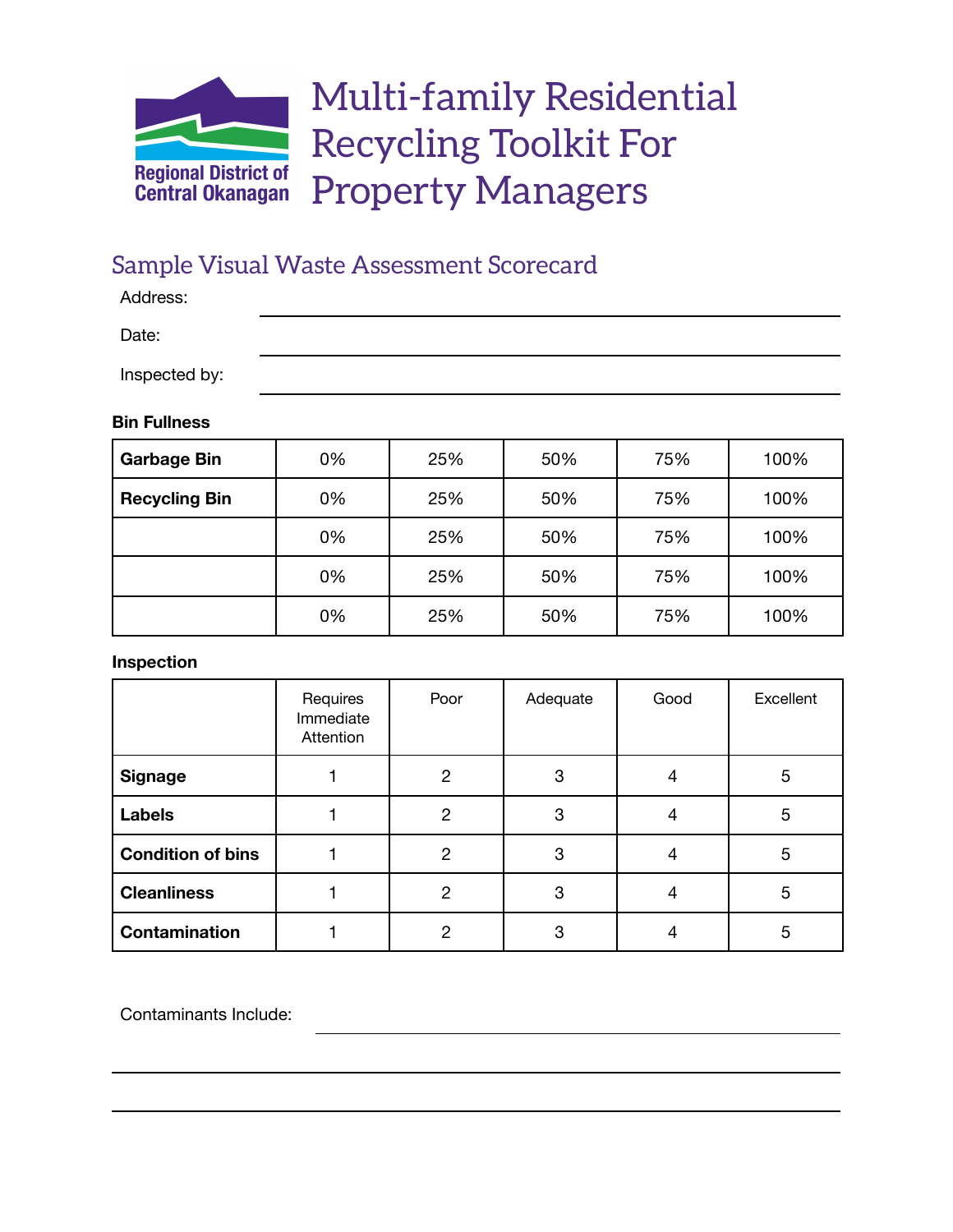## How to complete a waste audit?

- 1. Assemble a team of volunteers to help with this exercise. Ask them to wear comfortable clothing that they can move in and do not mind getting dirty.
- 2. Obtain basic personal protective equipment (e.g. nitrile gloves, masks, tongs and a first aid kit) and equipment needed for the audit. Equipment includes: a sorting table, buckets, extra bags, a scale (e.g. fish scale, platform scale or even a bathroom scale), and paper to record data (e.g. use the [Sample Waste Audit Data Collection Sheet](#page-2-0) template provided below).
- 3. On the audit day:
	- a. Discuss the audit process with volunteers, ensuring to cover safety considerations and items to watch out for (e.g. broken glass, sharps, knives or sharp edges, feminine hygiene products, bloody items, chemicals or hazardous materials). Discuss the process if any of these items are found.
	- b. Set up your table, buckets and bags for easy sorting. Labelling the materials meant for each bucket or bag will ensure proper sorting.
	- c. Prepare your data recording sheet or audit template (see [Sample](#page-2-0) Waste Audit [Data Collection Sheet\)](#page-2-0).
	- d. Select a sample each of garbage and recycling; this may be all materials available, or it may be a percentage of what is in your bins.
	- e. Start with garbage or recycling. Opening one bag at a time, quickly scan the bag for [hazardous materials](https://www.rdco.com/en/living-here/resources/Waste-Reduction/Documents/HHW_Brochure.pdf), then sort the contents into the labelled material-specific buckets and bags.
	- f. Once all materials have been sorted, record the volume and/or weight of each bucket or bag. Hint: the volume of material collected is determined by the size of bucket or bag you use multiplied by the percentage that it is filled (e.g. a 10 L bag that is 25% full  $= 2.5$  L).
	- g. Once all the garbage and recycling bags have been sorted, total your weights or volumes for the two streams, and then repeat steps E to F for any other material streams.
	- h. Clean up. Dispose of the waste and recycling into the correct bins, sweep and mop as required, then clean your audit equipment and put them away.
	- i. Wash your hands and change your clothes.
- 4. Analyze results; what materials were found in each stream that should not have been there?
- 5. Communicate the results to residents with information on better source separation. Use the email template in Other Resources section of the [Property Managers Toolkit](https://www.rdco.com/en/living-here/resources/Waste-Reduction/Multifamily-Resources/Multifamily-Toolkit-For-Property-Managers.pdf) and send the findings to your residents.